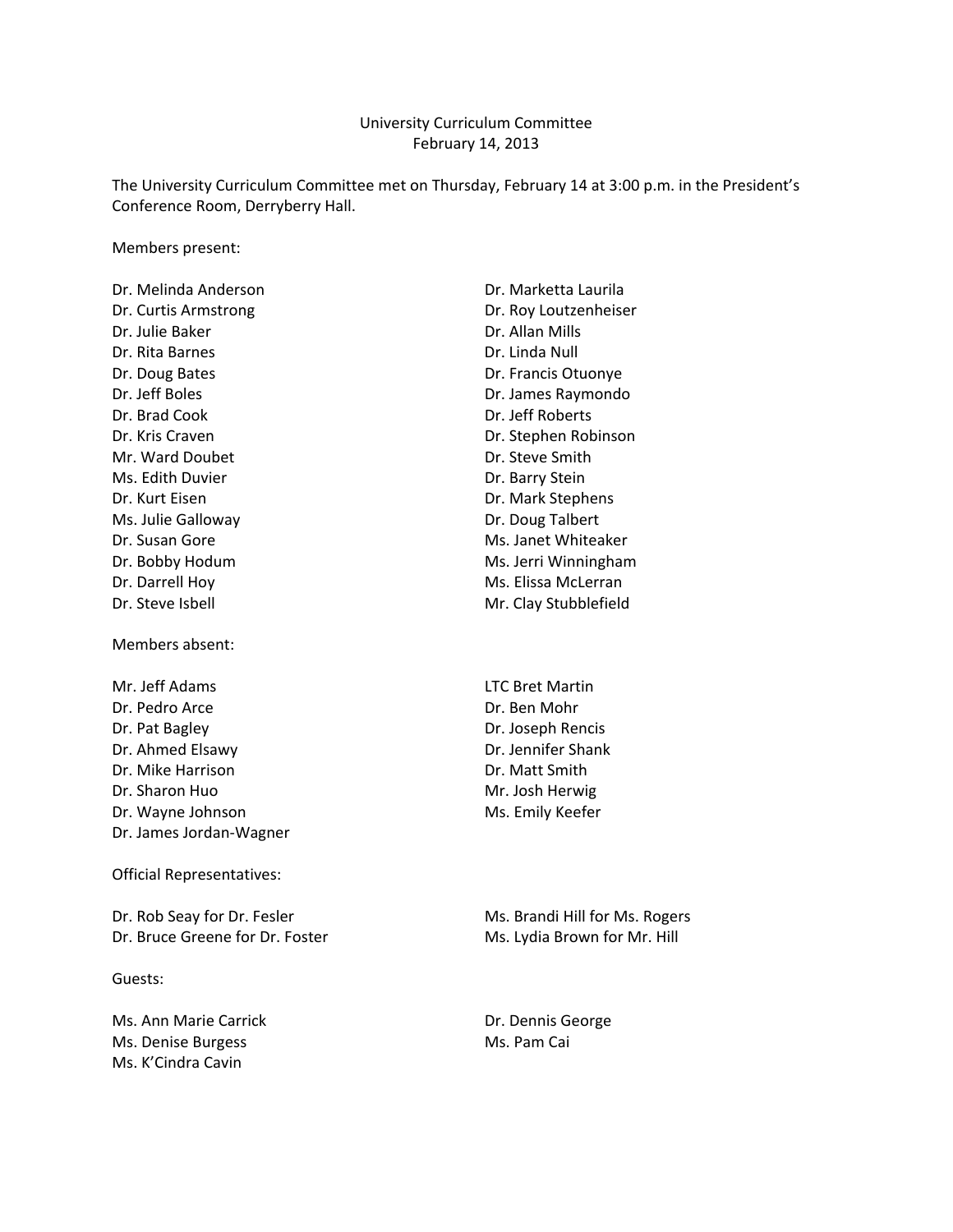# **SUMMARY OF PROCEEDINGS**

- 1. Approval of agenda
- 2. Approval of October 25, 2012 minutes
- 3. Approval of course changes from the Department of Curriculum and Instruction for ECSP 4100, ELED 3152, and ELED 4140
- 4. Approval of course changes from the Department of Curriculum and Instruction for ECSP 4871, ELED 4871, SPED 4871, SEED 4871, CUED 4800, ECSP 4872, ELED 4872, SPED 4872, and SEED 4872.
- 5. Approval of course addition (CUED 4856 American Reads) from the Department of Curriculum and Instruction
- 6. Approval of Secondary Education Earth Science program change from the Department of Curriculum and Instruction
- 7. Approval of course additions and deletion from the Department of Physics
- 8. Approval of course changes from the Department of Art
- 9. Informational item Creation of an "Undeclared" concentration from the Department of Art for the BFA
- 10. Approval of course deletion for MATH 2011 and curriculum changes from the Department of **Mathematics**
- 11. Approval of course additions from the Department of Sociology and Political Science
- 12. Approval of course changes from the Department of Basic Engineering
- 13. Approval of curriculum change from the Department of Civil and Environmental Engineering
- 14. Approval of course addition, deletions, changes and curriculum changes from the Department of Computer Science
- 15. Approval of course and curriculum changes from the Department of Mechanical Engineering
- 16. Approval of course addition and curriculum changes from the Department of Electrical and Computer Engineering
- 17. Approval of course change from the School of Agriculture
- 18. Approval of program addition (Pre‐Physician Assistant) and course change from the Department of Chemistry
- 19. Approval of course addition from the Department of History for HIST 4420
- 20. Approval of course additions from the Department of History
- 21. Approval of course change from the Environmental and Sustainability Studies Program
- 22. Announcement of Election Committee for 2013‐14 chairperson
- 23. Other such matters

Jerri Winningham – GPA issues Approval of curriculum change from the Department of Biology

## **PROCEEDINGS**

## **1. Approval of Agenda**

**Motion.** Dr. Loutzenheiser moved to approve the agenda as submitted. The motion was seconded by Dr. Stein and carried.

## **2. Approval of October 25, 2012 Minutes**

**Motion.** Dr. Roberts moved to approve the minutes. The motion was seconded by Dr. Null and carried.

## 3. **Approval of Course Changes from the Department of Curriculum and Instruction**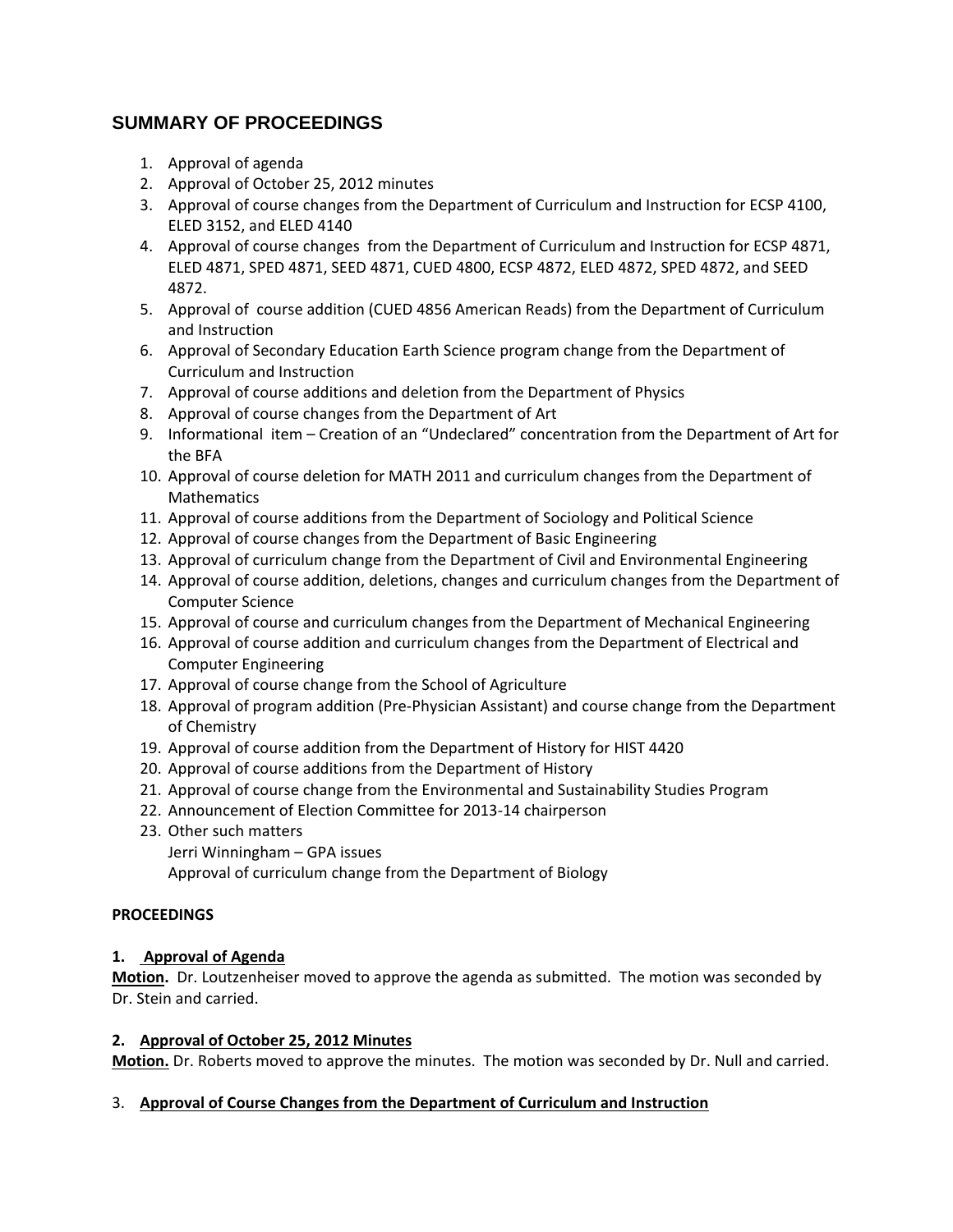In a memorandum dated November 27, 2012, approval was requested for the following:

**Current Catalog:** ECSP 4100 Developmentally Appropriate Practices K‐4: Lec.2. Lab 4. Credit 3. Prerequisite: Full admission to the Teacher Education Program. Corequisite: ECSP 4000. Curriculum, instruction, management and assessment for grades K-4 in diverse and inclusive settings. Includes practicum.Practicum embedded into course.

**Change**: Lec. 3. Credit 3. **Change**: Practicum embedded in course. **Delete:** Corequisite: ECSP 4000 **Delete:** ESCP 4100 Lab Credit: 0

**Current Catalog:** ELED 3152 Teaching of Mathematics: Lec. 3. Credit 3.

Prerequisite: Full admission to the Teacher Education Program. Corequisite: ELED 3140, ELED 3151, ELED 4140. Use of modern methods and strategies for teaching mathematics and translating theory into practice.

**Delete:** Corequisite ELED 3151 **ADD:** Corequisite FOED 3800

**Current Catalog:** ELED 4140 Science for Elem. Teachers: Lec. 2. Credit 2. Prerequisite: Admission to the Teacher Education Program. Curricula content of elementary school science including materials and methods of developing understanding and skills in science for children.

**ADD:** Corequisite: ELED 3140, ELED 3152, FOED 3800

**Current Catalog:** ELED 3140 Teaching of Social Studies: Lec. 2. Credit 2. Prerequisite: Admission to the Teacher Education Program. Corequisite: FOED 3800. Current practices, research, innovations, and unit method are emphasized. **ADD:** Corequisite: ELED 3152, ELED 4140, FOED 3800

**Motion.** Dr. Baker moved to approve the changes effective Spring 2013. The motion was seconded by Ms. Whiteaker and carried.

## **4. Approval of Course Changes from the Department of Curriculum and Instruction**

In a memorandum dated January 29, 2013, approval was requested for the following:

#### Course Changes:

ADD:

ECSP 4871 Residency I, ELED 4871 Residency I, SPED 4871 Residency I **add a Pre‐requisite of FOED 3810 grade B or better.**

SEED 4871 Residency I **add a Pre‐requisite of FOED 3820 grade B or better.**

CUED 4800 Student Engagement **add a co‐requisite of ELED 4871 Residency I**

ECSP 4872 Professional Seminar I **add a co‐requisite of ECSP 4871 Residency I** ELED 4872 Professional Seminar I **add a co‐requisite of ELED 4871 Residency I** SPED 4872 Professional Seminar I **add a co‐requisite of SPEP 4871 Residency I** SEED 4872 Professional Seminar I **add a co‐requisite of SEED 4871 Residency I**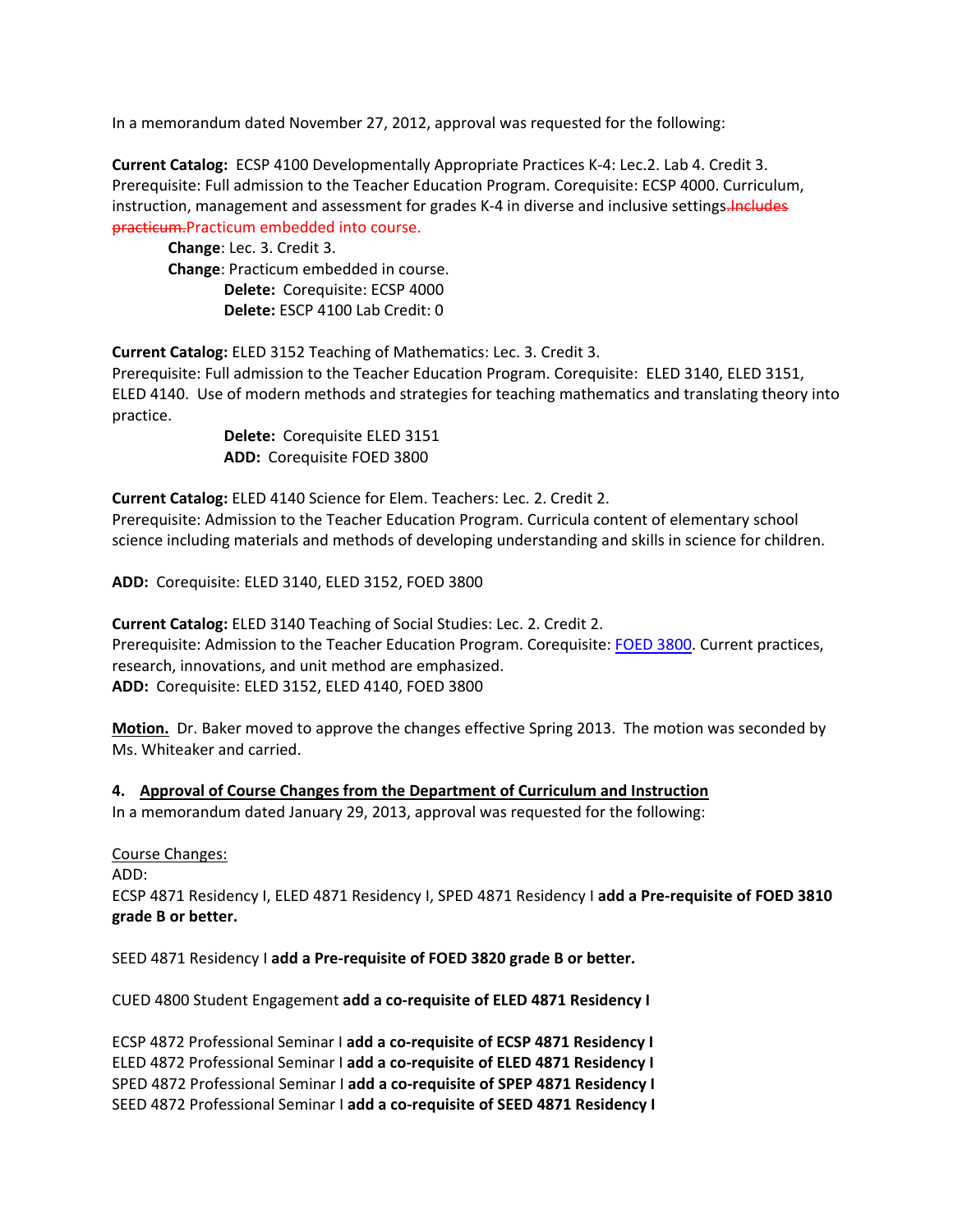**Motion.** Dr. Baker moved to approve the change effective Fall 2013. The motion was seconded by Dr. Stein and carried.

## **5. Approval of Course Addition from the Department of Curriculum and Instruction**

In a memorandum dated January 29, 2013, approval was requested for the following:

## Addition:

CUED 4856 America Reads – 1 Cr. Hr. This course provides knowledge of the needs, characteristics, and tutoring methods pertaining to children and young adults with whom they will be working. Course may be repeated up to 3 times for a total of 3 credit hours.

**Motion.**Dr. Baker moved to approve the addition effective Spring 2013. The motion was seconded by Dr. Stein and carried.

## **6. Approval of Curriculum Changes from the Department of Curriculum and Instruction**

In a memorandum dated November 27, 2012, approval was requested for the following:

SEED Earth Science Deletions: Elective (1 hr.) Freshman Year Elective (1 hr.) Junior Year GEOL 4810 Special Problems (1 hr.)

Addition: UD Geology Elective (3 hrs.) Junior Year

**Motion.** Dr. Baker moved to approve the changes effective Spring 2013. The motion was seconded by Dr. Stein and carried.

# **7. Approval of Course Additions and Deletion from the Department of Physics**

In a memorandum dated January 22, 2013, approval was requested for the following:

Course Additions: Phys 4901 – Selected Topics in Physics Lec. 1. Credit 1. Prerequisite: Consent of Instructor. Topics covered will be chosen on the basis of student interest and need. Course may be taken for credit more than once as long as the topic is different.

Phys 4902 – Selected Topics in Physics

Lec. 2. Credit 2.

Prerequisite: Consent of Instructor. Topics covered will be chosen on the basis of student interest and need. Course may be taken for credit more than once as long as the topic is different.

Phys 4903 – Selected Topics in Physics

Lec. 3. Credit 3.

Prerequisite: Consent of Instructor. Topics covered will be chosen on the basis of student interest and need. Course may be taken for credit more than once as long as the topic is different.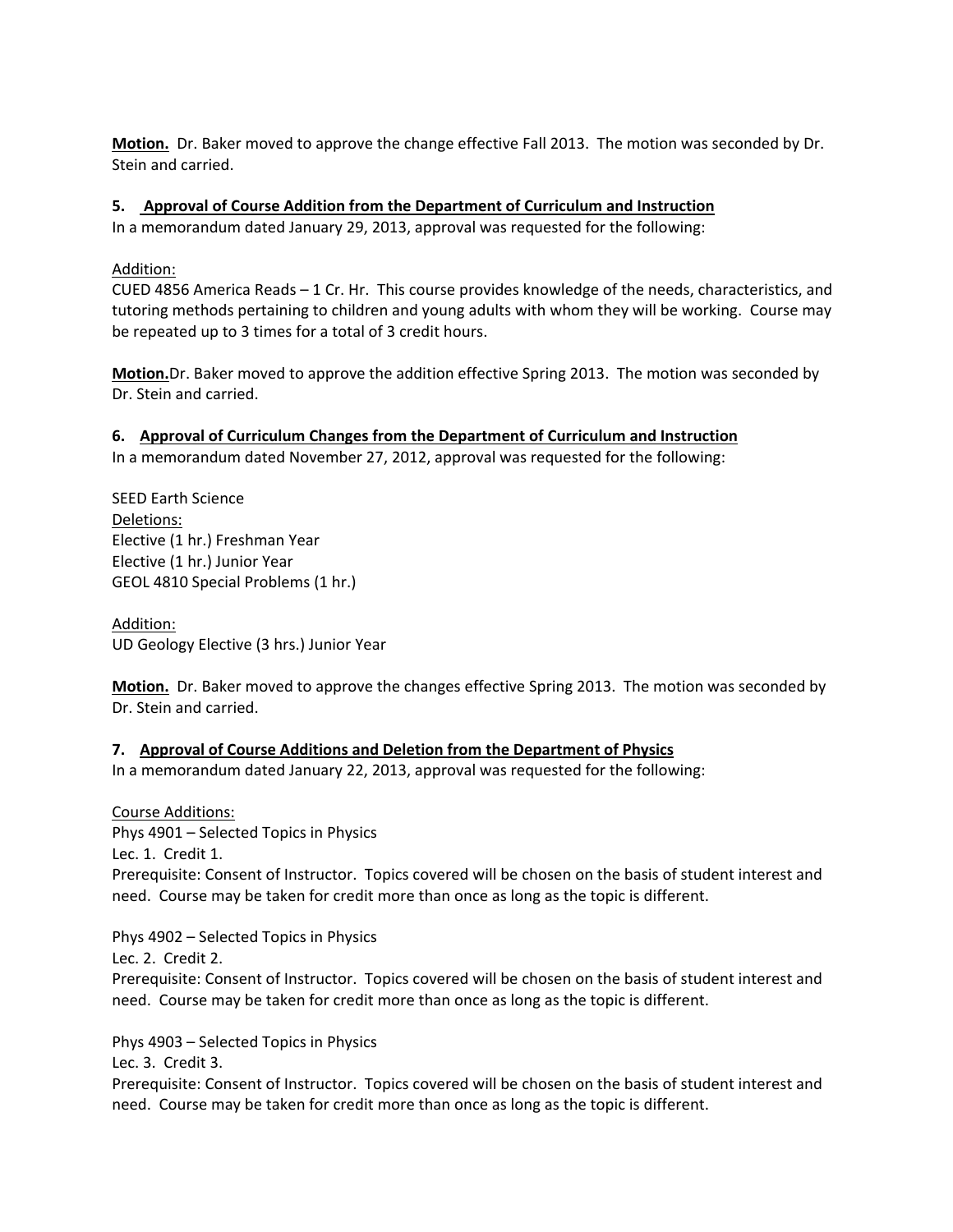Course Deletion:

PHYS 4900 ‐ Selected Topics in Physics Credit 1 to 4. (Up to eight credits may be earned under this course title). Topics covered will be chosen on the basis of student interest and need.

**Motion.** Dr. Robinson moved to approve the changes effective Fall 2013. The motion was seconded by Dr. Mills and carried.

## **8. Approval of Course Changes from the Department of Art**

In a memorandum dated February 2, 2013, approval was requested for the following:

## Course Changes:

The Department of Art seeks to remove all prerequisite classes and consent of instructor requirements from the following classes. Although it is recommended that students take the classes in sequence, it is not necessary and the frequency with which the prerequisite classes are offered does not always make it practical. Also, the title and course description of ART 3130 is being updated to reflect the current millennium, and some editorial changes are sought in the descriptions of ART 3150 and ART 4100. Changes are to be effective fall semester 2013.

## **From:**

## **ART 3130 ‐ Twentieth‐Century Art**

Lec. 3. Credit 3.

Prerequisite: ART 2120 or consent of instructor. A study of the major art movements of the twentieth century.

**To:**

# **ART 3130 – Art Since 1900**

# **Lec. 3. Credit 3.**

A survey of the major movements in western art history from the late  $19<sup>th</sup>$  century through the present.It is recommended but not required that students take ART 2120 before taking ART 3130.

## **From:**

# **ART 3150 ‐ History of Crafts I**

## **Lec. 3. Credit 3.**

Prerequisite: Consent of the instructor. Survey of prehistoric through ancient crafts and the crafts of India, China, Japan, Africa, Native America and Islam.

## **To:**

# **ART 3150 ‐ History of Crafts I**

# **Lec. 3. Credit 3.**

Survey of prehistoric through ancient crafts of the Mediterranean civilizations, and the crafts of India, China, Japan, Africa, Native America and Islam.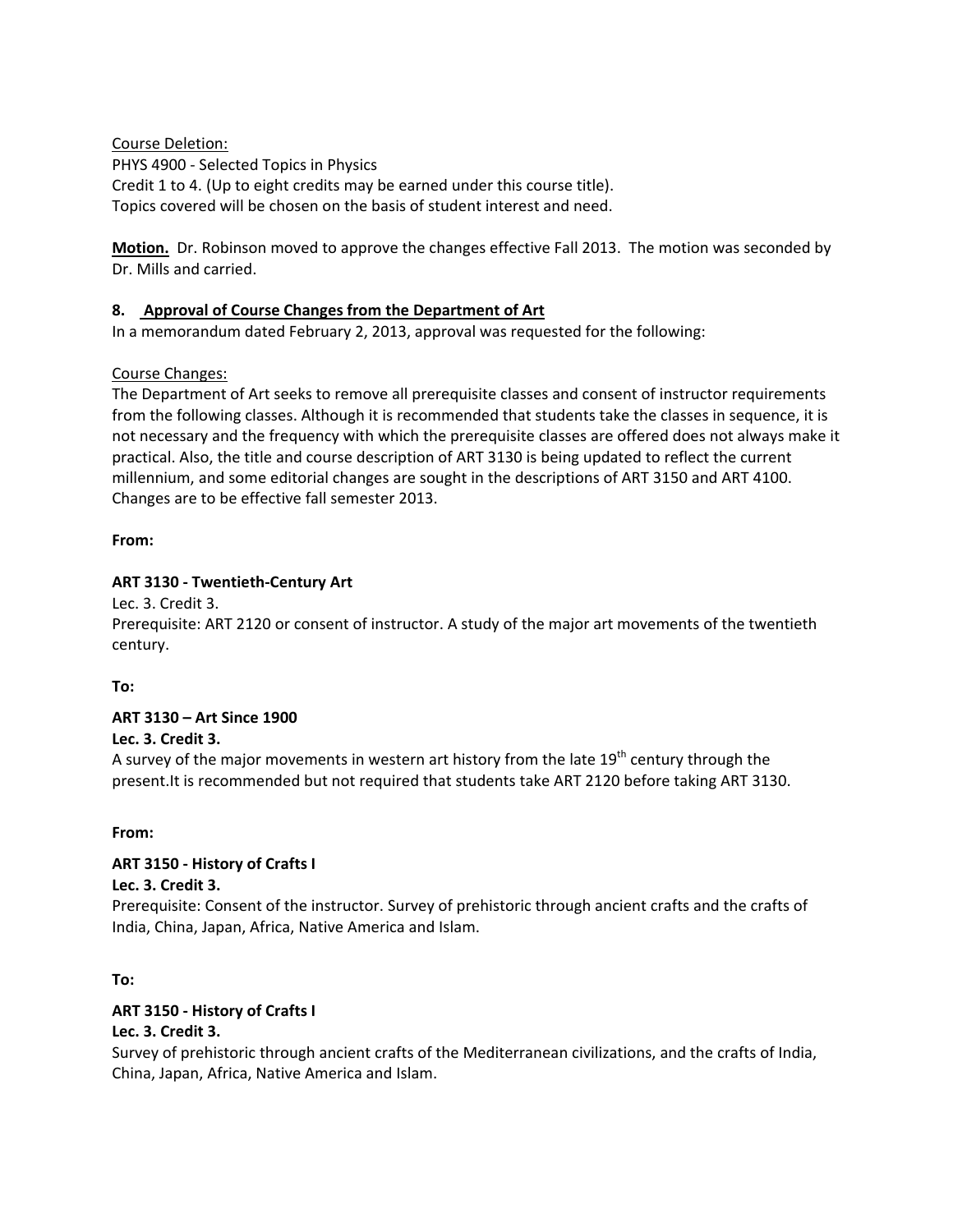**From:**

# **ART 3160 ‐ History of Crafts II**

# **Lec. 3. Credit 3.**

Prerequisite: ART 3150 or consent of the instructor. Survey of crafts from the Medieval Period through the present.

# **To:**

# Lec. 3. Credit 3.

Survey of crafts from the Medieval Period through the present.It is recommended but not required that students take ART 3150 before taking ART 3160.

# **From:**

# **ART 4100 ‐ Art Tour**

# **Credit 3.**

Prerequisite: ART 1030 or ART 2110 or ART 2120 or ART 3130 or ART 3150 or ART 3160 or consent of instructor. A 1‐2 week trip to view internationally recognized art. A term paper is required. May be repeated for credit if trip is different.

**To:**

# **ART 4100 ‐ Art Tour**

# **Credit 3.**

A 1‐2 week trip to view internationally recognized art. Additional preparatory studies and written assignments will be required. May be repeated for credit if trip is different.

**Motion.** Mr. Doubet moved to approve the changes effective Fall 2013. The motion was seconded by Dr. Stein and carried.

# **9. Informational Item – Creation of "Undeclared" Concentration of Admission for the BFA from the Department of Art**

In a memorandum dated February 4, 2013, the following was presented as an informational item.

The Art Department requests the creation of an "Undecided" category of admission for the Bachelor of Fine Arts. Many students entering as freshmen will have interests in more than one studio medium, and few will have significant experience in less common specialized studios such as glass or fibers. Offering the undecided BFA admission category will normalize the status of for freshman art students without a declared concentration and should reduce unnecessary stress and confusion for them. This category of admission will be effective immediately. A freshman curriculum for the undecided category of the Bachelor of Fine Arts is attached.

An explanation of the undecided BFA admission category to be published on the Art Department website and in the undergraduate catalog follows:

"The purpose of the undecided category of admission to the Bachelor of Fine Art Program is to provide an initial major for entering students who have not decided on a specific concentration*initial*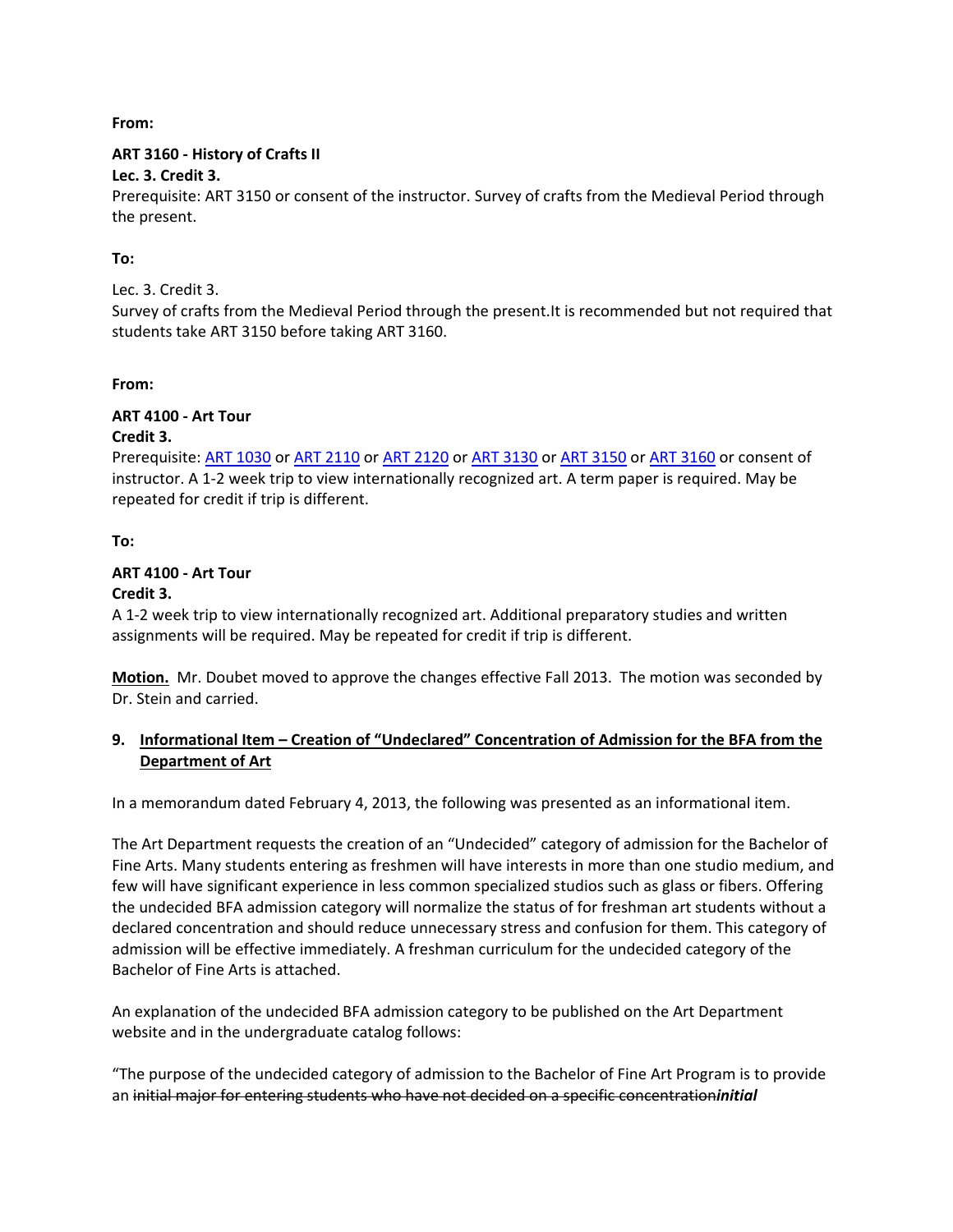*concentration for entering BFA majors who have not yet decided a specific concentration*. Students who are eligible for admission at Tennessee Tech can begin taking art foundations courses, introductory studio courses and general education core courses before declaring a concentration in a particular studio or in art education. The art foundations courses include hands‐on studio work learning the elements and principles of visual organization, methods of developing concepts and solving design problems, and basic approaches to the critical analysis of art. These courses build the basic knowledge and skills required to succeed in successive courses throughout the BFA degree program. Introductory studio courses begin to establish the range of knowledge and specific skills that characterize their respective media disciplines. Art faculty members will advise undecided BFA majors and assist them in discovering the studio discipline for which they are best suited. Typically, freshman students will also take English writing, math and general education core classes in social sciences, humanities and/or natural sciences. Students can complete the freshman year as an undecided student without delaying graduation in the degree‐granting concentration they choose. "

Dr. Eisen made a suggested change in wording as reflected above. This was agreeable with Mr. Doubet.

## **10. Approval of Course Deletion and Curriculum Changes from the Department of Mathematics**

In a memorandum dated January 29, 2013, approval was requested for the following:

Course Deletion: MATH 2011 Matrix Algebra Computer Lab Lab 1. Cr. 1

Curriculum Changes:

From:

Approved natural science sequence (8 cr. hrs.) ASTR 1010‐1020; or BIOL 1010‐1020; or BIOL 1110‐1120; or CHEM 1010‐1020; or CHEM 1110‐1120; or GEOL 1040‐1045; or PHYS 2110, 2111, 2120, 2121.

To:

Approved natural science sequence (8 cr. hrs.) ASTR 1010‐1020; or BIOL 1010‐1020; or BIOL 1105‐1115; or BIOL 1105‐2110; or CHEM 1010‐1020; or CHEM 1110‐1120; or GEOL 1040‐1045; or PHYS 2110, 2111, 2120, 2121.

From:

CSC 2100 Introduction to Problem Solving and Computer Programming (3 cr. hrs.)

To:

ENGR 1120 Programming for Engineers (2 cr. hrs.) or CSC 2100/CSC 2101 Intro to Problem Solving and Computer Programming (4 cr. hr.)

**Motion.** Dr. Mills moved to approve the changes effective Fall 2013. The motion was seconded by Ms. Whiteaker and carried.

**11. Approval of Course Additions from the Department of Sociology and Political Science**

In a memorandum dated January 28, 2013, approval was requested for the following:

Course Additions:

POLS 4220. Campaigns and Elections. Lec. 3. Credit 3.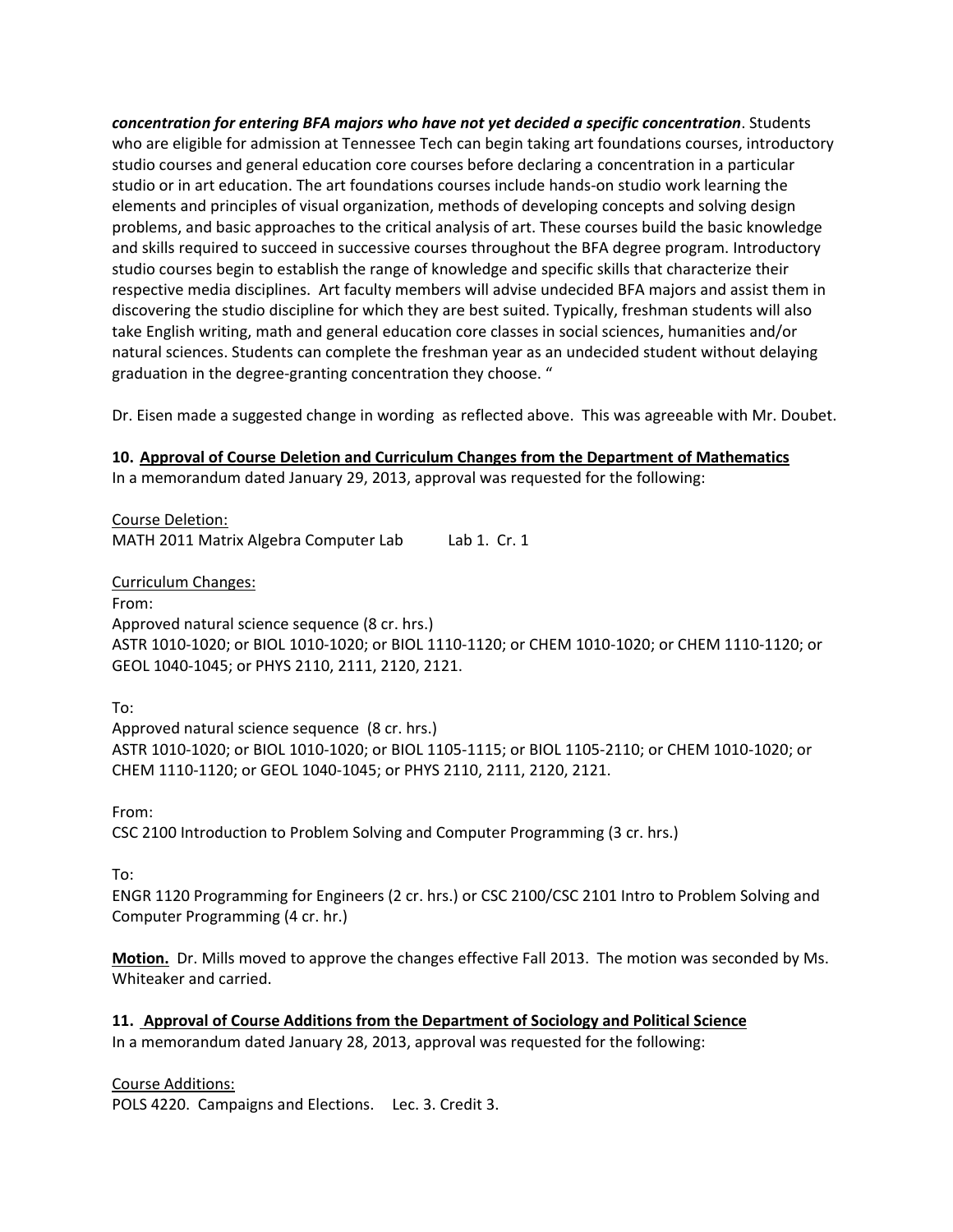Prerequisite: POLS 1000 or consent of the instructor. Considers the practical aspects of campaigning for public office on all levels of government including strategy, financing, organization, research, and media.

POLS 4520. Comparative Political Behavior. Lec. 3. Credit 3.

Prerequisite: POLS 1000 or consent of the instructor. Examines the individual's decision to participate in political life and the impact those decisions have on policy formation across the world's developed democracies.

POLS 3500. Political Conspiracy Theories. Lec. 3. Credit 3.

Prerequisite: POLS 1000 or consent of the instructor. Considers the relationship between governments and conspiracy theories, including the political, social and psychological factors that breed conspiracy theories and increase distrust of government institutions.

**Motion.** Dr. Raymondo moved to approve the additions effective Fall 2013. The motion was seconded by Ms. Whiteaker and carried.

## **12. Approval of Course Changes from the Department of Basic Engineering**

In a memorandum received February 5, 2013, approval was requested for the following:

#### Prerequisite Changes:

## **FROM: ENGR 1110. Engineering Graphics.** Lec.and Lab. 4. Credit 2.

Visualization skills and graphic communication techniques for engineers, sketching, computer‐aided drafting, and solid modeling, drawing interpretation.

## **TO: ENGR 1110. Engineering Graphics.** Lec.and Lab. 4. Credit 2.

Prerequisite: MATH 1710, MATH 1720, MATH 1730, or MATH 1910. Visualization skills and graphic communication techniques for engineers, sketching, computer‐aided drafting, and solid modeling, drawing interpretation.Prerequisite courses can be taken concurrently.

## **FROM: ENGR 1120 ‐ Programming for Engineers.** Lec. and Lab. 4. Credit 2.

Prerequisite: MATH 1730, MATH 1910 or MATH 1920.

Problem definition, algorithm development, flowcharting, and structured programming using a high level language. MATH 1730, MATH 1910 or MATH 1920 can be taken concurrently.

# **TO: ENGR 1120 ‐ Programming for Engineers.** Lec. and Lab. 4. Credit 2.

Prerequisite: MATH 1720, MATH 1730, MATH 1910 or MATH 1920. Problem definition, algorithm development, flowcharting, and structured programming using a high level language. MATH 1730-MATH 1910 or MATH 1920 can be taken concurrently.

**Motion.** Dr. Craven moved to approve the changes effective Summer 2013. The motion was seconded by Dr. Mills and carried.

### **13. Approval of Curriculum Change from the Department of Civil and Environmental Engineering** In a memorandum dated February 6, 2013, approval was requested for the following:

The CEE department requests to change the list of eligible MATH electives in the curriculum. The current list includes: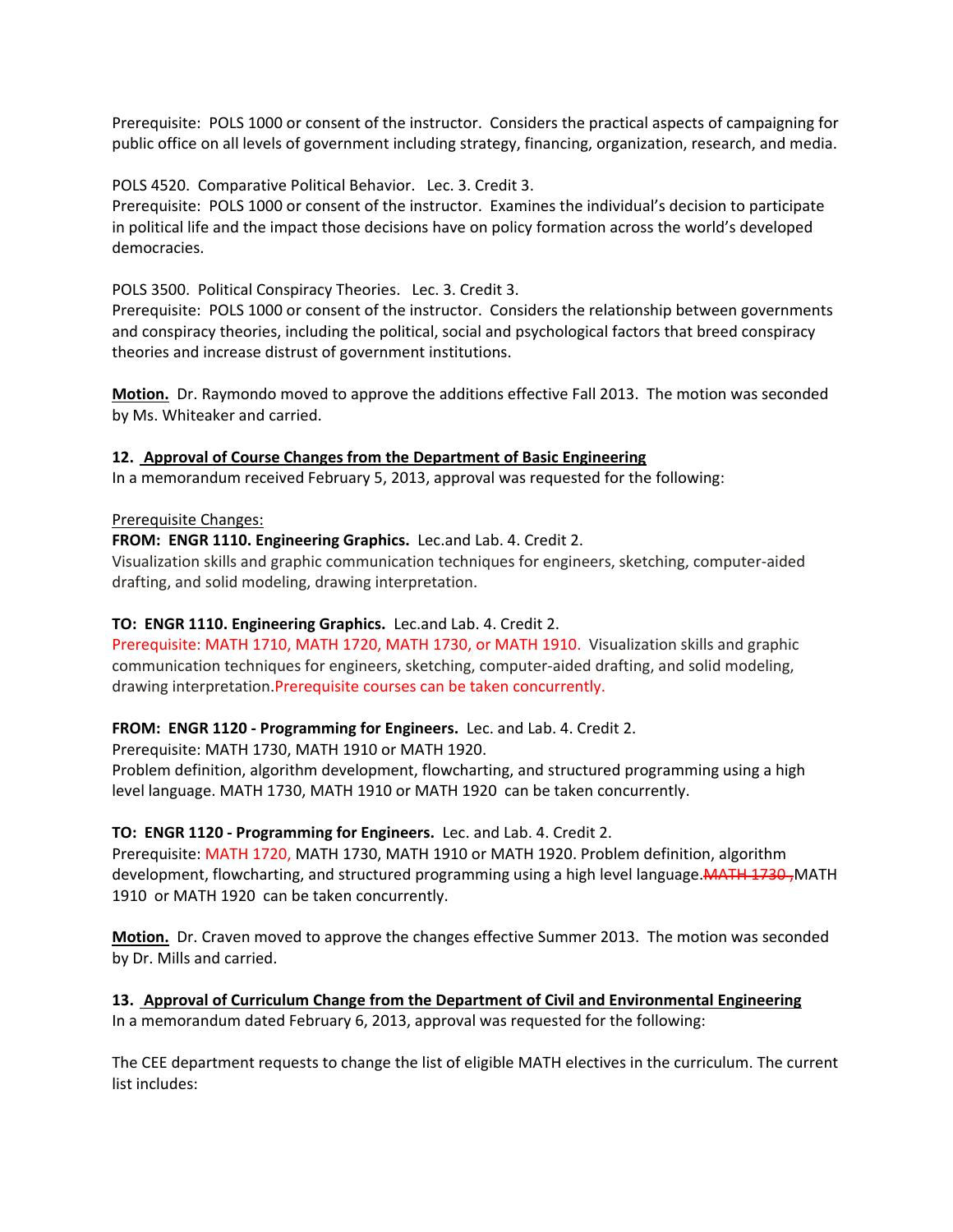MATH 2010, 3810, 4510, or 4710

As MATH 4710 has not been taught in several years, that course should be removed from the list. In addition, CEE requests to add an additional course (MATH 4210) to list of MATH electives. As such, the revised list includes:

MATH 2010, 3810, 4210, or 4510

**Motion.** Dr. Loutzenheiser moved to approve the change effective Fall 2013. The motion was seconded by Dr. Mills and carried.

## **14. Approval of Course Addition, Deletions, Changes and Curriculum Changes from the Department of Computer Science**

In a memorandum dated January 24, 2013, approval was requested for the following:

#### Course Addition:

#### **CSC 4760. Parallel Programming.** Lec. 3. Credit 3.

Prerequisite: C or better in CSC 2400 and CSC 2500. Foundations of parallel computing including the parallel computer architectures, principles of parallel algorithm design, OpenMP and MPI programming models for shared‐ and distributed‐memory systems, along with numerical and non‐numerical algorithms for parallel systems.

Course Deletions:

Remove the following courses from the undergraduate catalog:

Current course description: CSC 3310 (Computer Logic and Sequential Design), CSC 3400 (Distributed and Net‐Centric Programming), CSC 3402 (Distributed and Net‐Centric Programming for Engineers), CSC 3700 (Software Analysis and Design), CSC 4950 (Capstone Project), and CSC 4951 (Web Design Capstone Project Course)

**Motion.** Dr. Talbert moved to approve the addition and deletions effective Fall 2013. The motion was seconded by Dr. Robinson.

Course Modifications:

1. Renumber Computer Graphics from CSC 3750 to CSC 4750. Current course description:

## **CSC 3750. Computer Graphics.** Lec. 3. Credit 3.

Prerequisite: MATH 2010 and C or better in CSC 2400. Interactive graphical techniques including three‐ dimensional transformations, hidden surface removal, texture mapping, and shading.

Proposed course description:

#### **CSC 4750. Computer Graphics.** Lec. 3. Credit 3.

Prerequisite: MATH 2010 and C or better in CSC 2400. Interactive graphical techniques including three‐ dimensional transformations, hidden surface removal, texture mapping, and shading.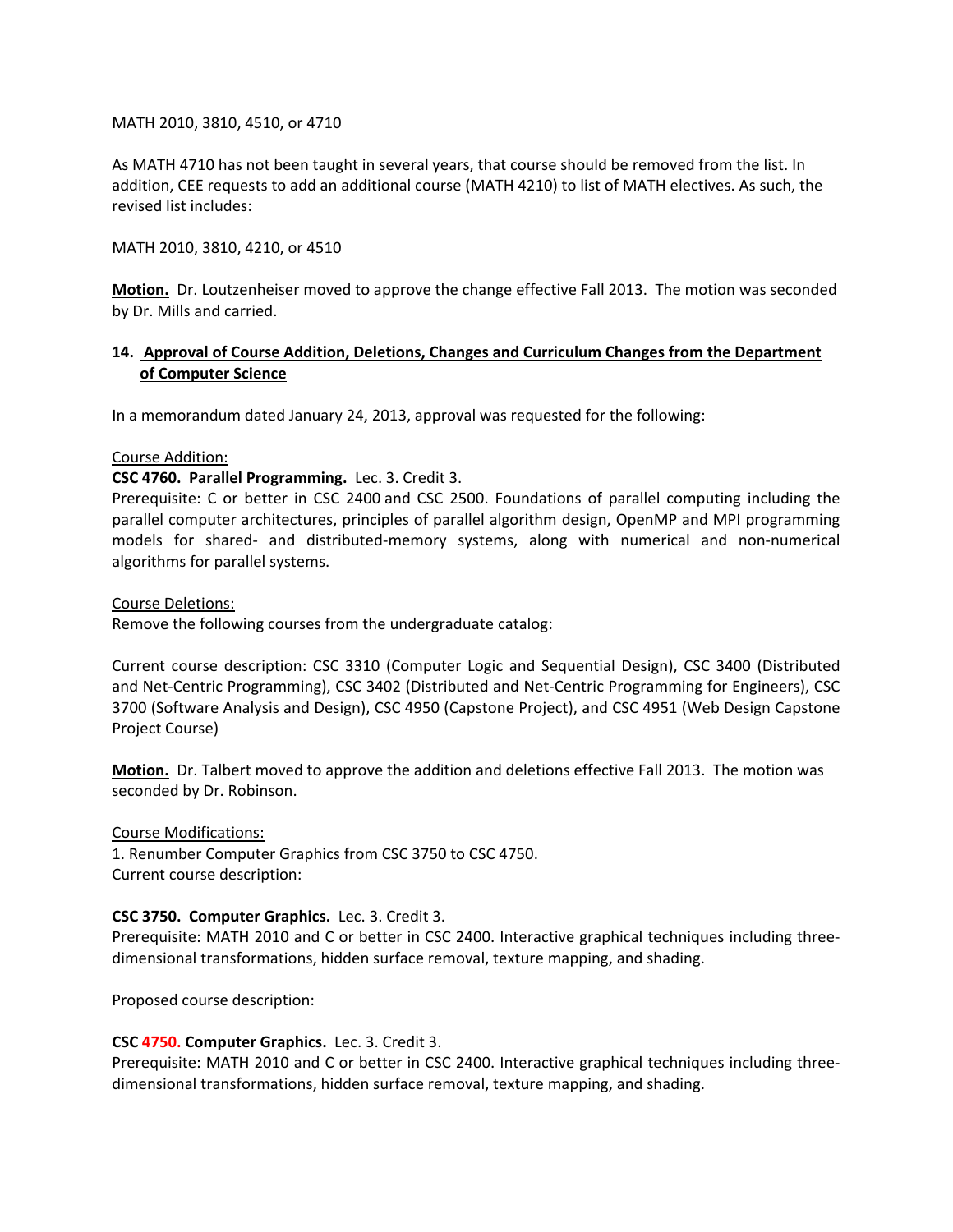2. Require MATH 1910 as a prerequisite (that may be taken concurrently) for CSC 2100 and CSC 2101.

Current course descriptions

#### **CSC 2100. Introduction to Problem Solving and Computer Programming.** Lec. 3. Credit 3.

Prerequisite: MATH 1130, MATH 1710, MATH 1720, MATH 1730, MATH 1830, or MATH 1910. Corequisite: CSC 2101. Digital computers; problem solving and algorithm development; programming is introduced using a procedural approach, but classes and object‐orientation are introduced; design and testing are emphasized. Prerequisite courses may be taken concurrently.

#### **CSC 2101. Problem Solving and Computer Programming Lab.** Lab 1.Credit 1.

Corequisite: CSC 2100. A series of weekly laboratory exercises for developing proficiency in problem solving and computer programming.

Proposed course descriptions:

#### **CSC 2100. Introduction to Problem Solving and Computer Programming.** Lec. 3. Credit 3.

Prerequisite: MATH 1130, MATH 1710, MATH 1720, MATH 1730, MATH 1830, or MATH 1910. Corequisite: CSC 2101. Digital computers; problem solving and algorithm development; programming is introduced using a procedural approach, but classes and object‐orientation are introduced; design and testing are emphasized. Prerequisite courses MATH 1910 may be taken concurrently.

#### **CSC 2101. Problem Solving and Computer Programming Lab.** Lab 1. Credit 1.

Prerequisite: MATH 1910. Corequisite: CSC 2100. A series of weekly laboratory exercises for developing proficiency in problem solving and computer programming. MATH 1910 may be taken concurrently.

**Motion.** Dr. Talbert moved to approve the changes effective Fall 2013. The motion was seconded by Dr. Mills and carried.

3. Drop CSC 1610 as a prerequisite for CSC 2110 and CSC 2111 and add 'C' or better in MATH 1910 as a prerequisite to CSC 2110 and CSC 2111.

Current course descriptions:

## **CSC 2110. Data Structures and Algorithms.** Lec. 3. Credit 3.

Prerequisite: C or better in CSC 2100, CSC 2101, and CSC 1610. Corequisite: CSC 2111. Abstract data types and fundamental data structures including stacks, queues, and trees; algorithms to search, sort, and manipulate data using such structures; and introduction to runtime analysis. CSC 1610 may be taken concurrently.

## **CSC 2111. Data Structures and Algorithms Lab.** Lab 1.Credit 1.

Prerequisite: C or better in CSC 2100, CSC 2101 and CSC 1610 Corequisite: CSC 2110. A series of weekly laboratory exercises for developing proficiency in implementing and utilizing data structures. CSC 1610 may be taken concurrently.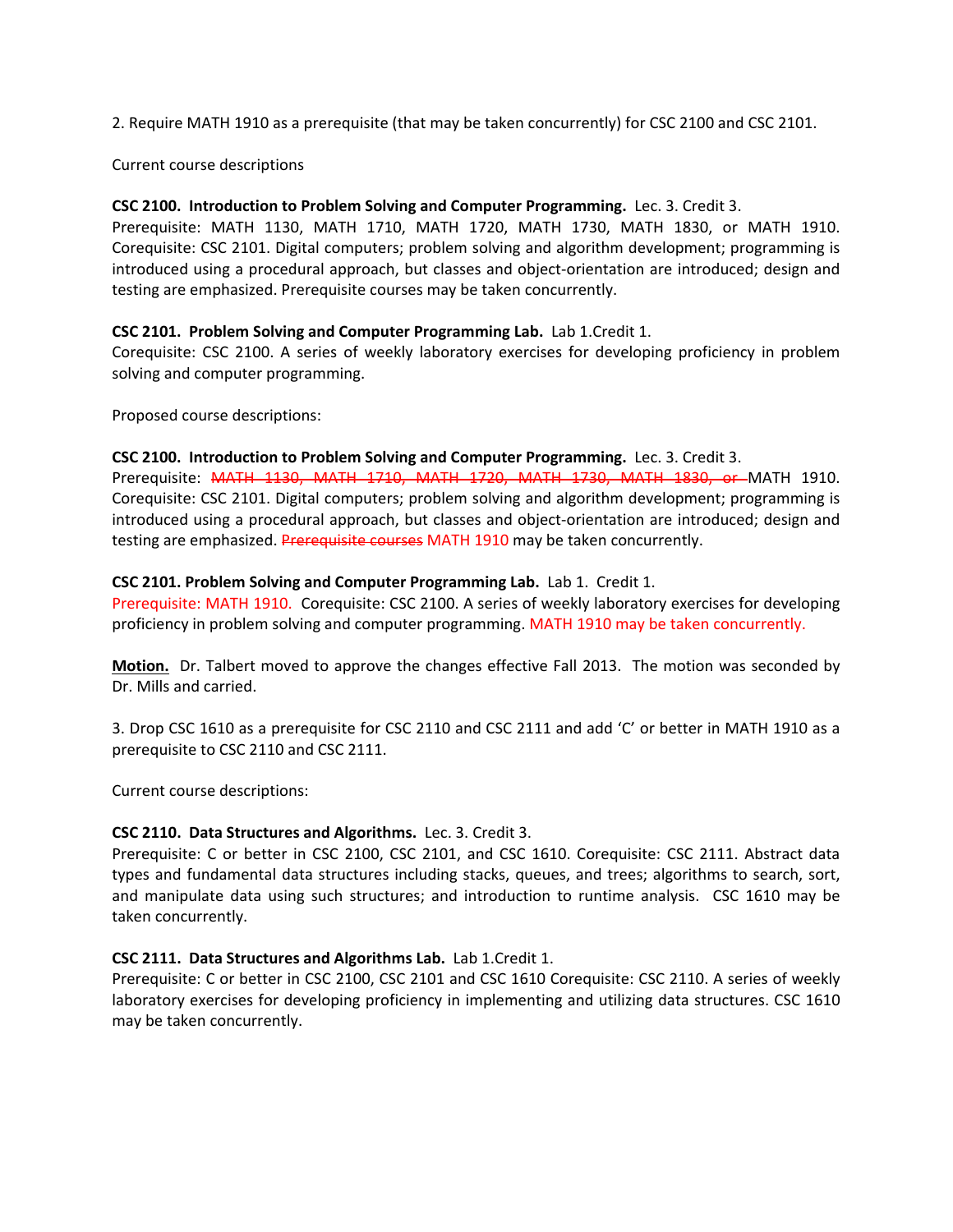Proposed course descriptions:

### **CSC 2110. Data Structures and Algorithms.** Lec. 3. Credit 3.

Prerequisite: C or better in CSC 2100, CSC 2101, and MATH 1910, and CSC 1610. Corequisite: CSC 2111. Abstract data types and fundamental data structures including stacks, queues, and trees; algorithms to search, sort, and manipulate data using such structures; and introduction to runtime analysis.<del>CSC 1610</del> may be taken concurrently.

#### **CSC 2111. Data Structures and Algorithms Lab.** Lab 1.Credit 1.

Prerequisite: C or better in CSC 2100, CSC 2101, and MATH 1910 and CSC 1610Corequisite: CSC 2110. A series of weekly laboratory exercises for developing proficiency in implementing and utilizing data structures. CSC 1610 may be taken concurrently.

4. Remove CSC 2110, CSC 2111, and CSC 2710 as prerequisites for CSC 4200.

Current course descriptions:

#### **CSC 4200. Computer Networks.** Lec. 3. Credit 3.

Prerequisite: C or better in CSC 2400, CSC 2710 and CSC 2110, CSC 2111. Data communications and computer networks; network models and protocols; local area networks; and data security.

Proposed course descriptions:

#### **CSC 4200. Computer Networks.** Lec. 3. Credit 3.

Prerequisite: C or better in CSC 2400, CSC 2710 and CSC 2110, CSC 2111. Data communications and computer networks; network models and protocols; local area networks; and data security.

5. Remove CSC 2710 as a prerequisite for CSC 4400.

Current course descriptions:

#### **CSC 4400. Analysis of Algorithms.** Lec. 3. Credit 3.

Prerequisite: C or better in CSC 2400 and CSC 2710. Analysis techniques; search, traversal, string, and graph algorithms; and NP‐hard and NP‐complete problems.

Proposed course descriptions:

## **CSC 4400. Analysis of Algorithms.** Lec. 3. Credit 3.

Prerequisite: C or better in CSC 2400 and CSC 2710. Analysis techniques; search, traversal, string, and graph algorithms; and NP‐hard and NP‐complete problems.

6. CSC 4300: Renumber to CSC 3300 and add 'C' or better in CSC 1610 as a prerequisite.

Current course description:

#### **CSC 4300. Database Management Systems.** Lec. 3. Credit 3.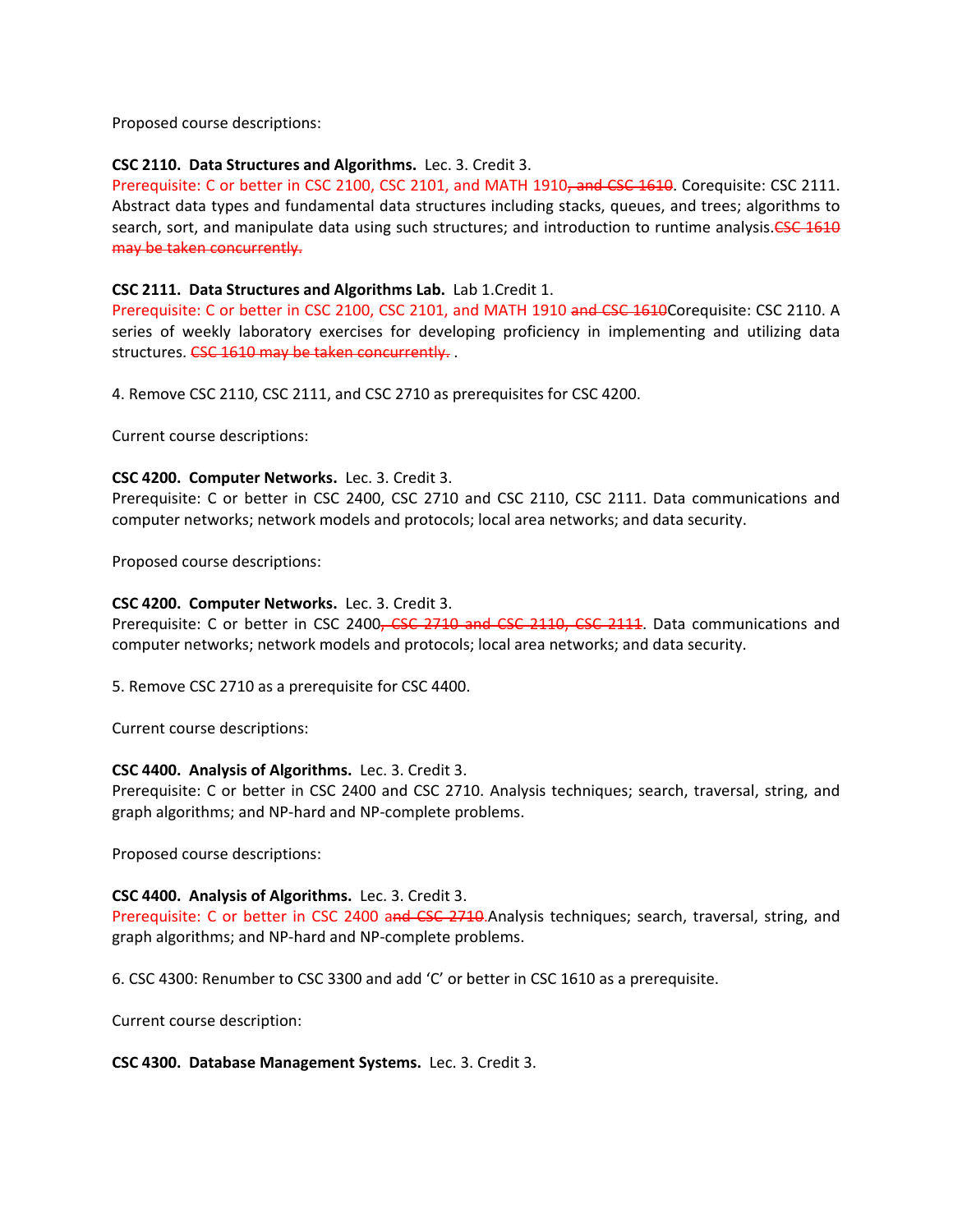Prerequisite: Junior standing and C or better in CSC 2110, CSC 2111. Organization and management of large data files; data definition; database models; query languages; crash recovery; concurrency control; and case studies.

Proposed course description:

#### **CSC 3300. Database Management Systems.** Lec. 3. Credit 3.

Prerequisite: Junior standing and 'C' or better in CSC 1610, CSC 2110, and CSC 2111. Organization and management of large data files; data definition; database models; query languages; crash recovery; concurrency control; and case studies.

7. Add CSC 3300 as a prerequisite for CSC 4610 and CSC 4990.

Current course description:

#### **CSC 4610. Software Engineering I.** Lec. 2. Lab. 2. Credit 3.

Prerequisite: C or better in CSC 2120, and CSC 2400 and senior standing. Course covers process models, agile methods, requirement analysis, design, testing, usability, configuration management and project management.

#### **CSC 4990. Computer Science Internship.** Credit 3 or 6.

Prerequisite: Department approval, C or better in CSC 3030 and CSC 3550. Part‐time employment in a professional or institutional situation related to the student's area of concentration in computer science. This course may be taken as two 3-hour courses or one 6-hour course. The 6-hour option will be approved in only very limited circumstances.

Proposed course description:

## **CSC 4610. Software Engineering I.** Lec. 2. Lab. 2. Credit 3.

Prerequisite: C or better in CSC 2120, CSC 2400, CSC 3300, and senior standing. Course covers process models, agile methods, requirement analysis, design, testing, usability, configuration management and project management.

#### **CSC 4990. Computer Science Internship.** Credit 3 or 6.

Prerequisite: Department approval, C or better in CSC 3030, CSC 3550, and CSC 3300. Part‐time employment in a professional or institutional situation related to the student's area of concentration in computer science. This course may be taken as two 3‐hour courses or one 6‐hour course. The 6‐hour option will be approved in only very limited circumstances.

8. Add SPCH 2410 or PC 2500 as a prerequisite for CSC 3030, and restructure the course description to better reflect course content.

**Motion.** Dr. Talbert moved to approve the changes effective Fall 2013. The motion was seconded by Dr. Stein and carried.

Current course description:

**CSC 3030. Practical and Professional Issues in Computer Science.** Lec. 1. Lab. 1. Credit 1.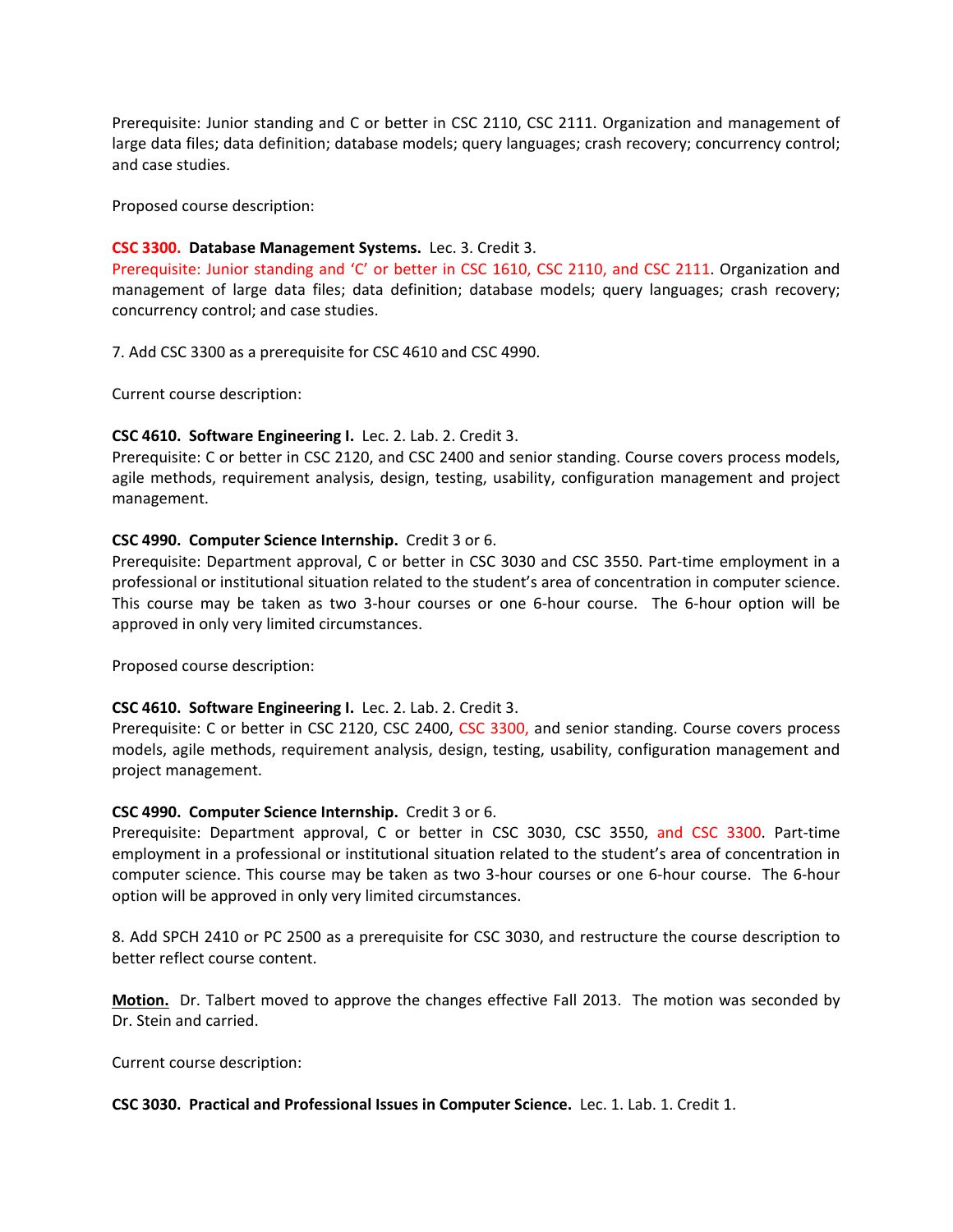Prerequisite: Junior standing and C or better in CSC 2110, CSC 2111. Required for all computer science majors, including transfer students. Written, oral, and audio‐visual communication in computer science; presentation techniques, report preparation, and technical correspondence. Social, ethical, and career aspects of computing.

Proposed course description:

### **CSC 3030. Practical and Professional Issues in Computer Science.** Lec. 1. Lab. 1. Credit 1.

Prerequisite: Junior standing, SPCH 2400 or PC 2500, and C or better in CSC 2110, CSC 2111. Social, ethical, and career aspects of computing.Required for all computer science majors, including transfer students.Course includes written, oral, and audio-visual communication in computer science. presentation techniques, report preparation, and technical correspondence. Social, ethical, and career aspects of computing.

Curriculum Changes:

1. Add a requirement of CSC 4200 (Networks) and remove three hours of electives.

2. Replace Math 2010 (2 hours) + Math 2011 (1 hour) with the currently offered three‐hour Matrix Algebra course (Math 2010).

3. Add CSC 4670: Parallel Programming to the advance core options.

**Motion.** Dr. Talbert moved to approve the changes effective Fall 2013. The motion was seconded by Dr. Mills and carried.

**15. Approval of Course and Curriculum Changes from the Department of MechanicalEngineering** In a memorandum received February 5, 2013, approval was requested for the following:

Prerequisite Changes:

**FROM/TO: ME 4370 ‐ Mechatronics/Intel Mach Engr**Lec. 2. Lab. 2. Credit 3.

Prerequisites:

ECE 3810, and 3860ECE 2010, PHYS 2121; ME 3050 and ME 3060. Mechatronics; number systems, microcontroller technology and architecture of 8‐bit microcontrollers (e.g. Motorola MC68H110), assembly language programming, A/D and D/A conversion, parallel I/O, programmable timer operation, interfacing sensors and actuators, applications, and team project ondsign and implementation of a mechatronic system.

Curriculum Changes: BSME – Mechatronics Concentration **REPLACE:**  MATH 2010 Matrix Algebra (2 cr‐hr) MATH 2011 Matrix Algebra Lab (1 cr-hr)

**BY:**  MATH 2010 Matrix Algebra & Lab (3 cr‐hr)

**Motion.** Dr. Hoy moved to approve the changes effective Summer 2013. The motion was seconded by Dr. Loutzenheiser and carried.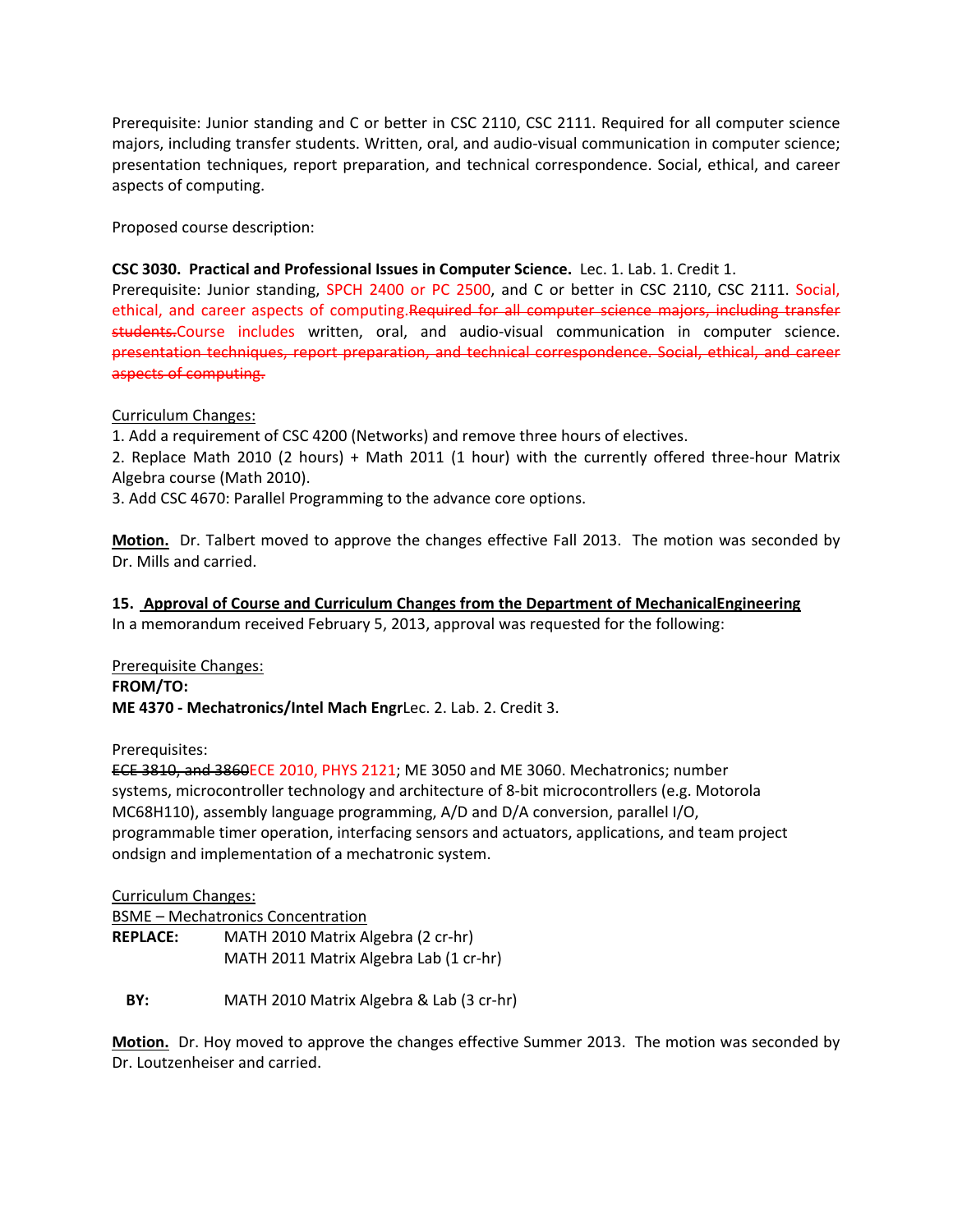## **16. Approval of Course Addition and Curriculum Changes from the Department of Electrical Engineering**

In a memorandum dated February 4, 2013, approval was requested for the following:

Course Addition:

#### **ECE 1020. Connections to Electrical and Computer Engineering.** Rec. 2.Credit 1.

Prerequisite: Freshman Standing. Engages the student in academic and non‐academic, out‐of‐classroom activities to facilitate transition into the electrical or computer engineering program. Faculty interaction, peer mentoring, professional student organizations and electronic kit construction.

**Motion.** Dr. Loutzenheiser moved to approve the addition effective Fall 2013. The motion was seconded and carried.

Curriculum Additions:

Add ECE 1020 to the EE, EE with Mechatronics Concentration and CmpE programs. This course is not a part of the curriculum for ECE students.

Curriculum Deletions:

Remove ENGR 1020 from the EE, EE with Mechatronics Concentration and CmpE programs.

**Motion.**Dr. Loutzenheiser moved to approve the changes effective Fall 2013. The motion was seconded by Dr. Talbert and carried.

### **17. Approval of Course Change from the School of Agriculture**

In a memorandum dated February 4, 2013, approval was requested for the following:

Course Change:

From:

AGRN 3230. Environmental Soil Science.‐‐ Spring. Lec. 3. Lab. 2. Credit 4. Prerequisite: AGRN 2210.Soil and water conservation as related to land use, land use planning, and impact of agriculture on the environment.

To:

AGRN 3230. Environmental Soil Science.‐‐Spring. Lec. 3. Lab. 2. Credit 4. Prerequisites: AGRN 3210, AGRN 3220**.** Soil and water conservation as related to land use, land use planning, and impact of agriculture on the environment.

**Motion:** Dr. Greene, representing Dr. Foster, moved to approve the change effective Fall 2013. The motion was seconded by Dr. Talbert and carried.

**18. Approval of Program Addition and Course Change from the Department of Chemistry** In a memorandum dated February 5, 2013, approval was requested for the following:

Program Addition: Pre‐Physician Assistant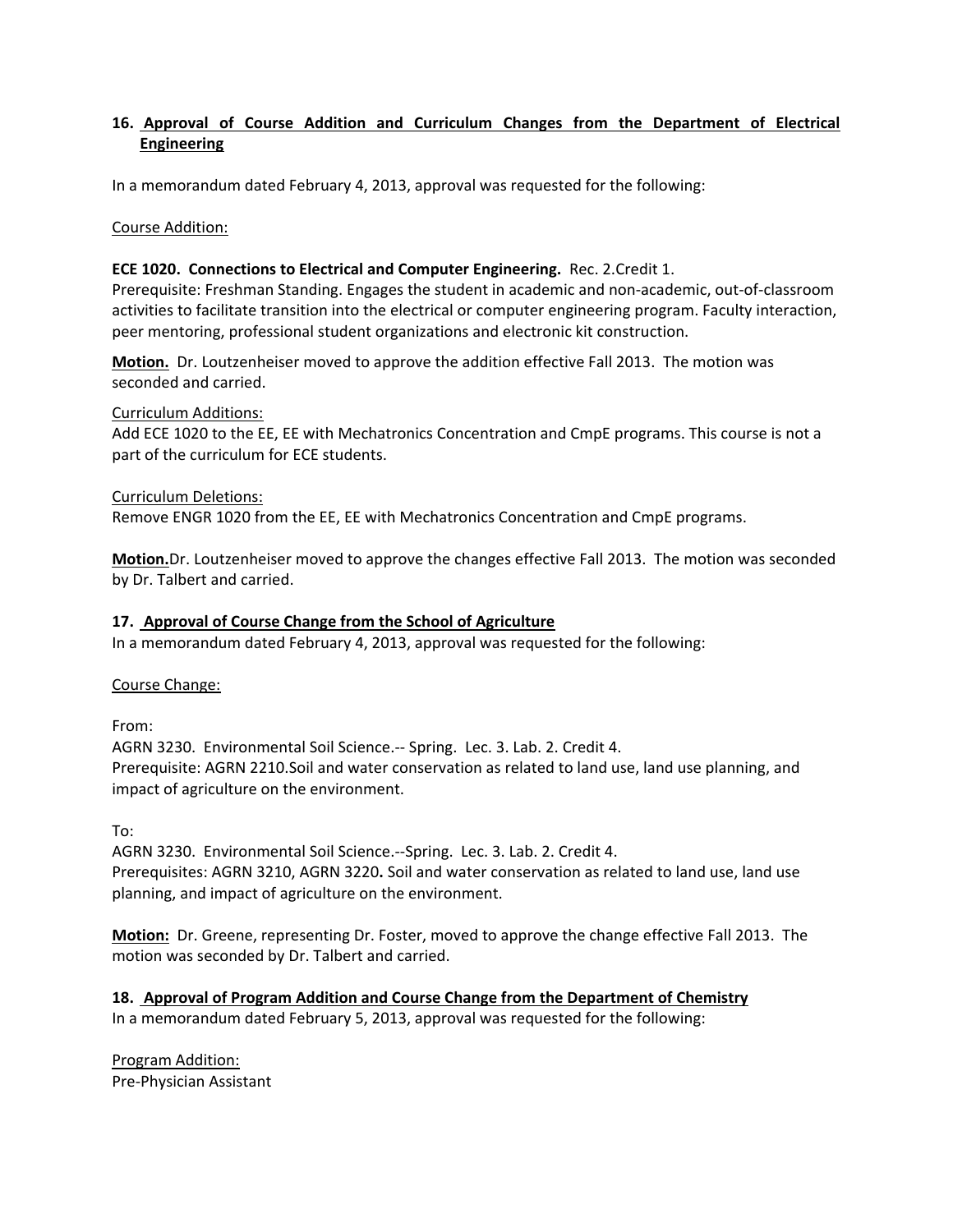Physician Assistants (PA) are health care professionals who are licensed to practice medicine under the supervision of a physician. PAs work in health care offices, hospitals, clinics, universities, community health centers, and other areas. As vital members of a health care team, PAs perform physical exams, treat and diagnose illnesses, assist in surgery, write prescriptions, and advise patients on health care concerns among other responsibilities. As our nation's health care system continues to transform, the demand for quality primary care health professionals, such as PAs, is likely to grow significantly. The addition of a Pre‐Physician Assistant Program will give TTU students the opportunity to prepare for this growing and essential health career field.

## **Curriculum: Freshman Year**

- BIOL 1105 ‐ Foundations of Biology Credit: 4.
- BIOL 1115 ‐ General Zoology Credit: 4.
- CHEM 1110 ‐ General Chemistry I Credit: 4.
- CHEM 1120 ‐ General Chemistry II Credit: 4.
- ENGL 1010 Writing I Credit: 3.
- ENGL 1020 Writing II Credit: 3.
- MATH Credit:  $6.^1$
- PSY 2010 General Psychology Credit: 3.
- UNPP 1020 ‐ University Pre‐Professional, First‐Year Interactions and Advisement Credit: 1.

## **Total: 32**

## **Sophomore Year**

- CHEM 3010 Organic Chemistry I Credit: 4.
- CHEM 3020 Organic Chemistry II Credit: 4.
- BIOL 2010 ‐ Human Anatomy and Physiology I Credit: 4.
- BIOL 2020 ‐ Human Anatomy and Physiology II Credit: 4.
- ENGL 2130 ‐ American Literature Credit: 3. or ENGL 2230 ‐ British Literature Credit: 3. or ENGL 2330 ‐ World Literature Credit: 3.
- PSY 3200 Developmental Psychology Credit: 3.
- Humanities/Fine Arts Gen Ed Core Credit: 3
- General Education Core or Major Credit: 6.

## **Total: 31**

## **Junior Year**

- BIOL 3810 ‐ General Genetics Credit: 4.
- BIOL 3230 Health Science Microbiology Credit: 4.
- HEC 4210 ‐ Med Term for Human Services Credit: 3. or HIT 1010 - Medical Terminology Credit: 1.
- General Education Core or Major Credit: 19‐21.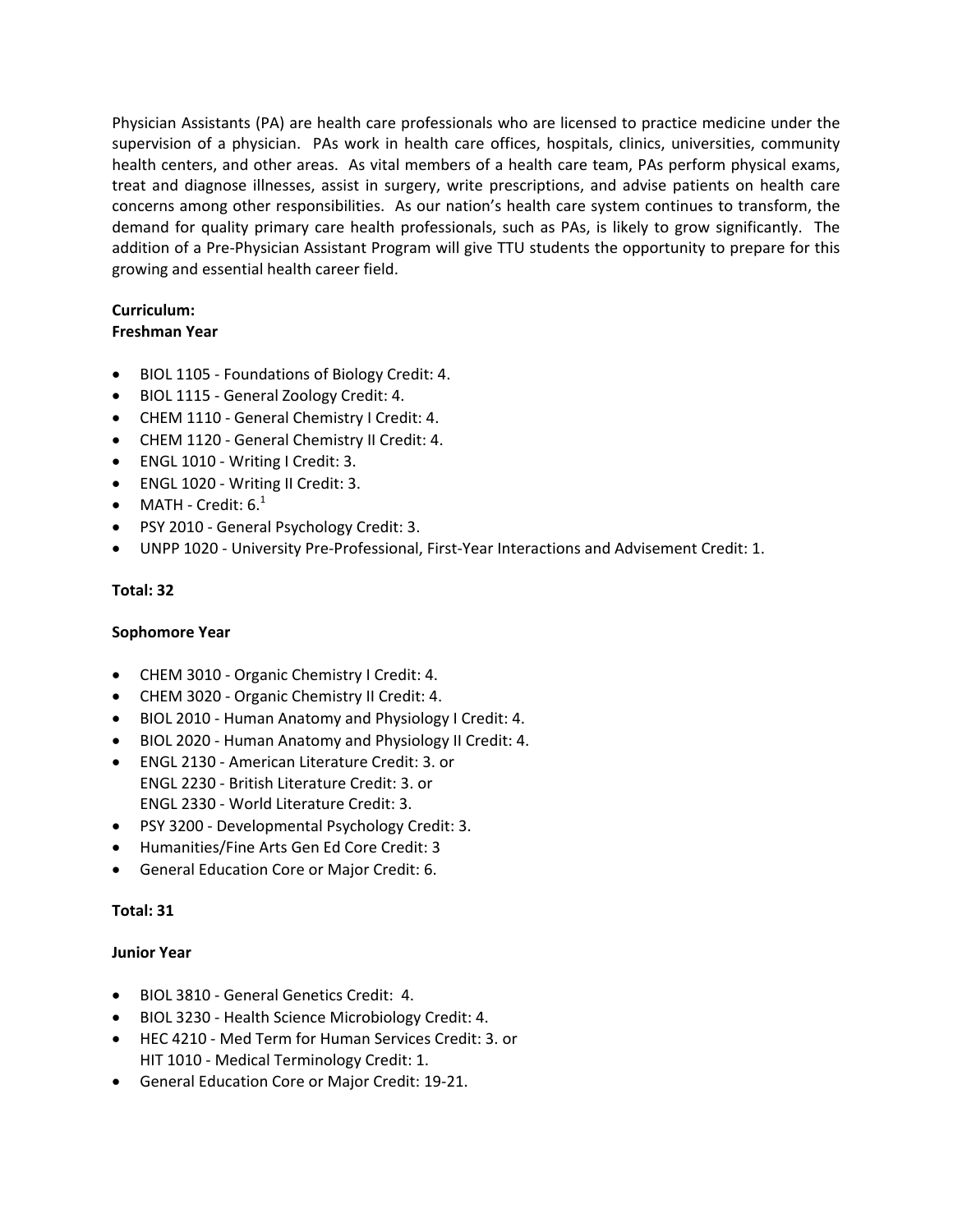## **Total: 30**

Notes:

 $1$  A course in College Algebra (MATH 1130) or higher and a course in Statistics fulfills the math requirements at most PA schools.

Physician Assistant Master's Degree Programs require a Bachelor's degree prior to admission.

The Graduate Record Exam (GRE) must be taken for most PA programs.

Health care experience hours, especially those that require direct patient interaction, are required by most PA programs. Job shadowing with a PA is also highly recommend.

Additional recommended courses for competitive entry into Physician Assistant Programs include: Biochemistry, Cell Biology, Immunology, Embryology, Parasitology, Quantitative Analysis, Physics, Human Sexuality, Technical Writing, Advanced Psychology, and other advanced Biology and Chemistry Courses.

**Motion.** Dr. Boles moved to approve the addition effective Fall 2013. The motion was seconded by Dr. Stein.

#### Course Change:

FROM:

CHEM 1000. Foundations of Chemistry. Lec. 3. Credit 3.

An introductory course for students without sufficient high school background in chemistry. Topics include metric system, atomic structure, bonding, stoichiometry, solutions and some descriptive chemistry. Not degree credit as Chemistry course. May be used for elective credit in some programs.

TO:

CHEM 1000. Foundations of Chemistry. Lec. 3. Credit 3.

An introductory course for students without sufficient high school background in chemistry. Topics include metric system, atomic structure, bonding, stoichiometry, solutions and some descriptive chemistry. Not degree credit as Chemistry course. May be used for elective credit in some programs. Students may not register for this course if they have credit for any other college Chemistry course. May not be taken concurrently with any Chemistry course*, excluding CHEM 1500.*

**Motion.** Dr. Boles moved to approve the change effective Fall 2013. The motion was seconded by Dr. Robinson.

Dr. Eisen made a friendly amendment to add "excluding CHEM 1500" (as shown in italics) to the last sentence. The friendly amendment was accepted by Dr. Boles and the seconder.

A vote was taken and the motion carried.

## **19. Approval of Course Addition and Changes from the Department of History**

In a two memorandums dated January 29, 2013 approval was requested for the following:

#### Course Addition: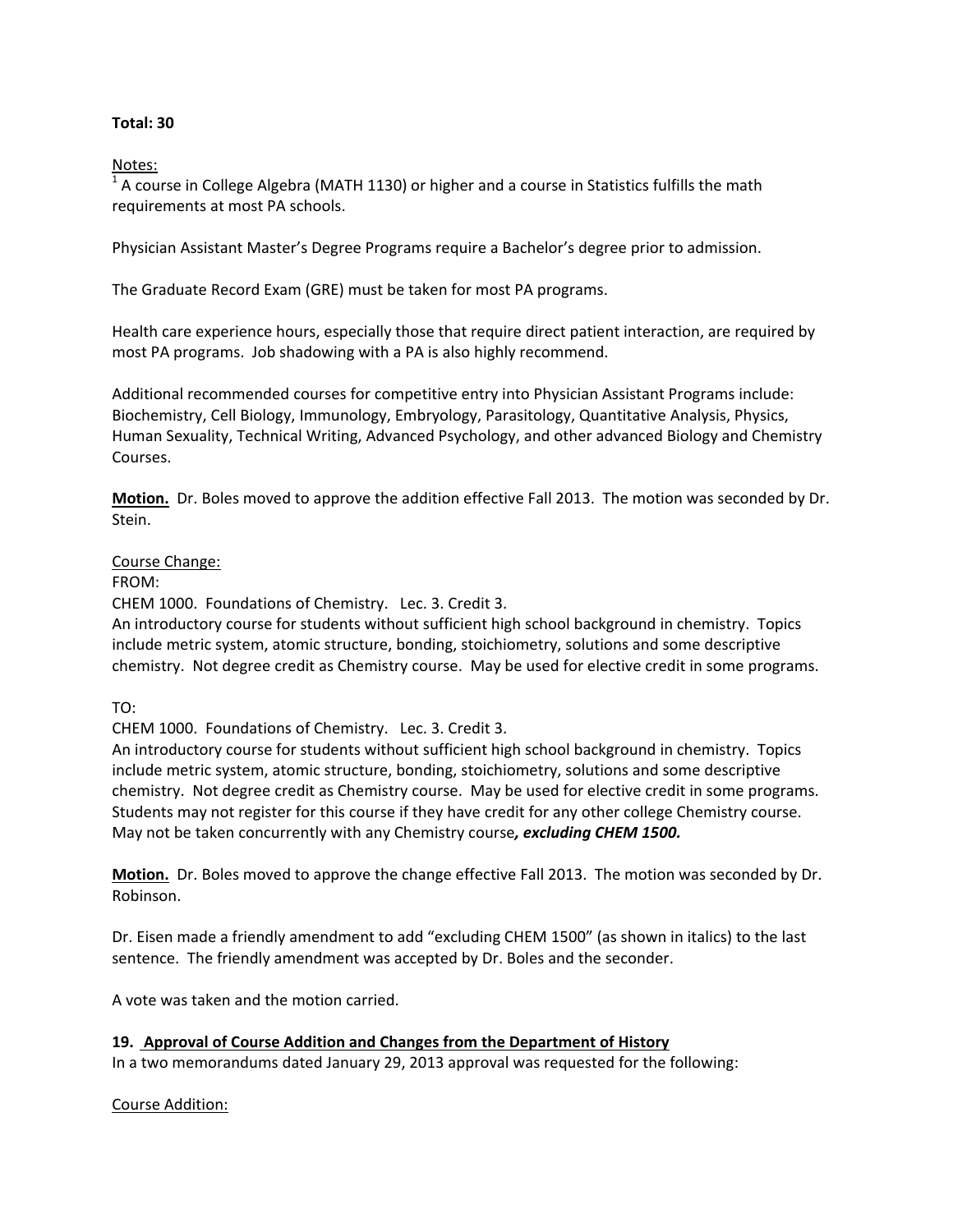### HIST 4420. Public History. Lec. 3. Credit 3.

Prerequisite: HIST 3410. Introduce history majors to possible careers in the field and give students practical, hands‐on experience in the field of Public History.

**Motion.** Dr. Roberts moved to approve the addition effective Fall 2013. The motion was seconded by Dr. Stein and carried.

#### Course Changes:

From:

History 4230 (5230). Topics in U.S. Economic History. Lec. 3. Credit 3. Selected topics in U.S. economic history. A student may take HIST 4230 twice, provided the topic is different each time.

#### To:

History 4230‐4239 (5230‐5239). Topics in U.S. Economic History. Lec. 3. Credit 3. Selected topics in U.S. economic history.

#### From:

History 4330 (5330). Religious Studies. Lec. 3. Credit 3. Selected topics in religious history. A student may take HIST 4330 twice, provided the topic is different each time.

## To:

History 4330‐4339 (5330‐5339). Religious Studies Lec. 3. Credit 3. Selected topics in religious history.

## From:

History 4350 (5350). Gender Studies. Lec. 3. Credit 3. Selected topics in gender history. A student may take HIST 4350 twice, provided the topic is different each time.

#### To:

History 4350‐4359 (5350‐5359). Gender Studies. Lec 3.Credit 3. Selected topics in gender history.

## From:

History 4360 (5360). U.S. Social History. Lec. 3. Credit 3. Selected topics in U.S. social history, ranging from the Colonial period to the present. A student may take HIST 4360 twice, provided the topic is different each time.

## To:

History 4360‐4369 (5360‐5369). U.S. Social History. Lec 3.Credit 3. Selected topics in U.S. social history, from the Colonial period to the present.

## From:

History 4390 (5390). Topics in African American Studies. Lec. 3. Credit 3. Selected topics in African‐American History. A student may take HIST 4390 twice, provided the topic is different each time.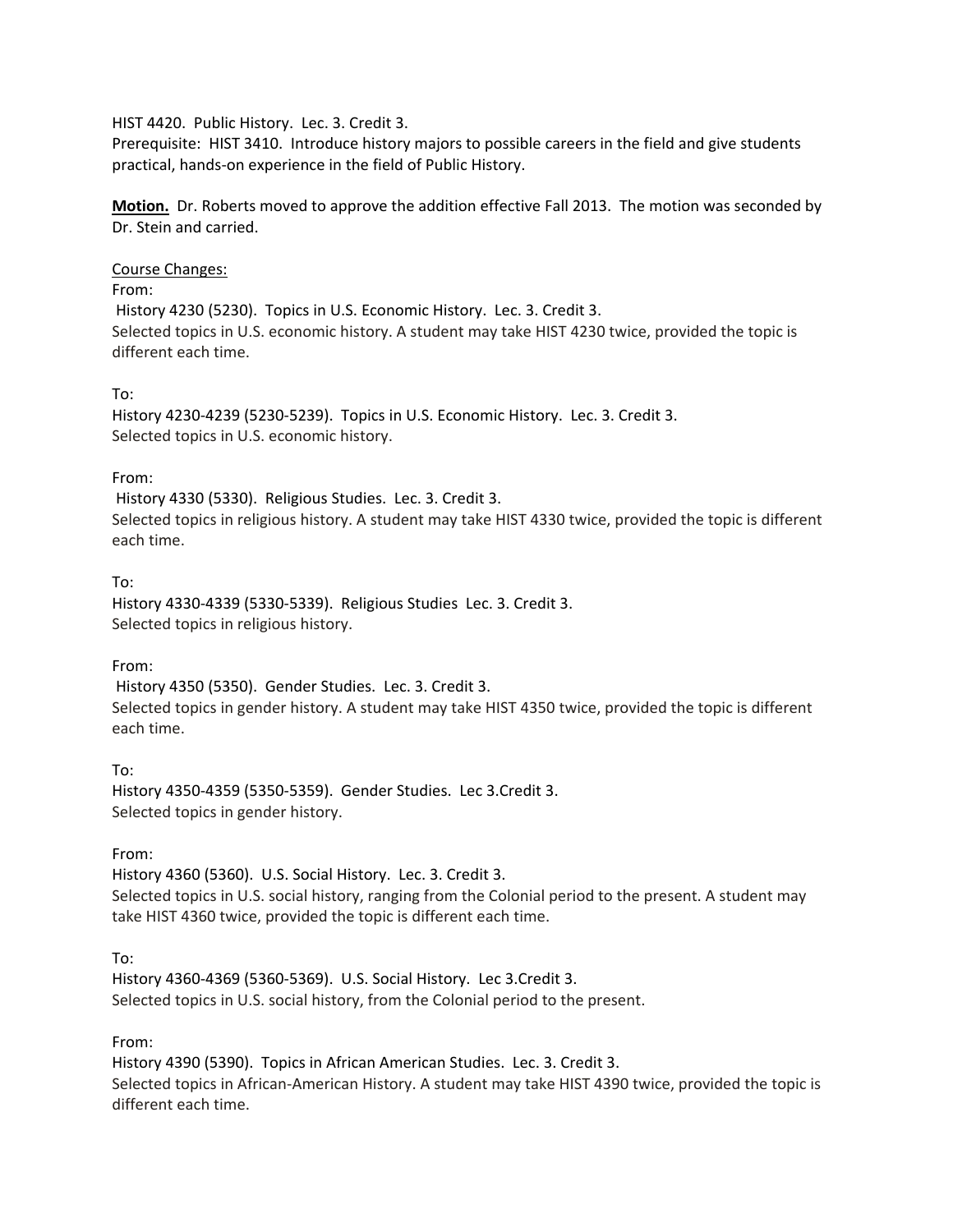## To:

History 4390‐4399 (5390‐5399). Topics in African American Studies. Lec 3.Credit 3. Selected topics in African American History.

## From:

History 4400 (5400). Film Studies. Lab 2.Lec. 2. Credit 3.

Selected topics in the history of film. A student may take HIST 4400 twice, provided the topic is different each time.

# To:

History 4400‐4409 (5400‐5409). Film Studies. Lab 2. Lec 2. Credit 3. Selected topics in the history of film.

## From:

History 4440 (5440). Native American Studies. Lec. 3. Credit 3. Prerequisite: Consent of the Instructor. Selected topics in Native American History, ranging from the earliest times to the present. A student may take HIST 4440 twice, provided the topic is different each time.

## To:

History 4440‐4449 (5440‐5449). Native American Studies. Lec 3. Credit 3. Selected topics in Native American History, ranging from the earliest times to the present.

## From:

History 4470 (5470). Sports Studies. Lec. 3. Credit 3. Selected topics in the history of sports. A student may take HIST 4470 twice, provided the topic is different each time.

# To:

History 4470‐4479 (5470‐5479). Religious Studies Lec. 3. Credit 3. Selected topics in the history of sports.

## From:

History 4790 (5790). Latin American Studies. Lec. 3. Credit 3. Selected topics in Latin American history. A student may take HIST 4790 twice, provided the topic is different each time.

# To:

History 4790‐4799 (5790‐5799) – Latin American Studies Lec. 3. Credit 3. Selected topics in Latin American history.

# From:

History 4900. Topics. Lec. 3. Credit 3. A formal course in any area where there is no course offering. A student may take HIST 4900 twice, provided the topic is different each time.

## To: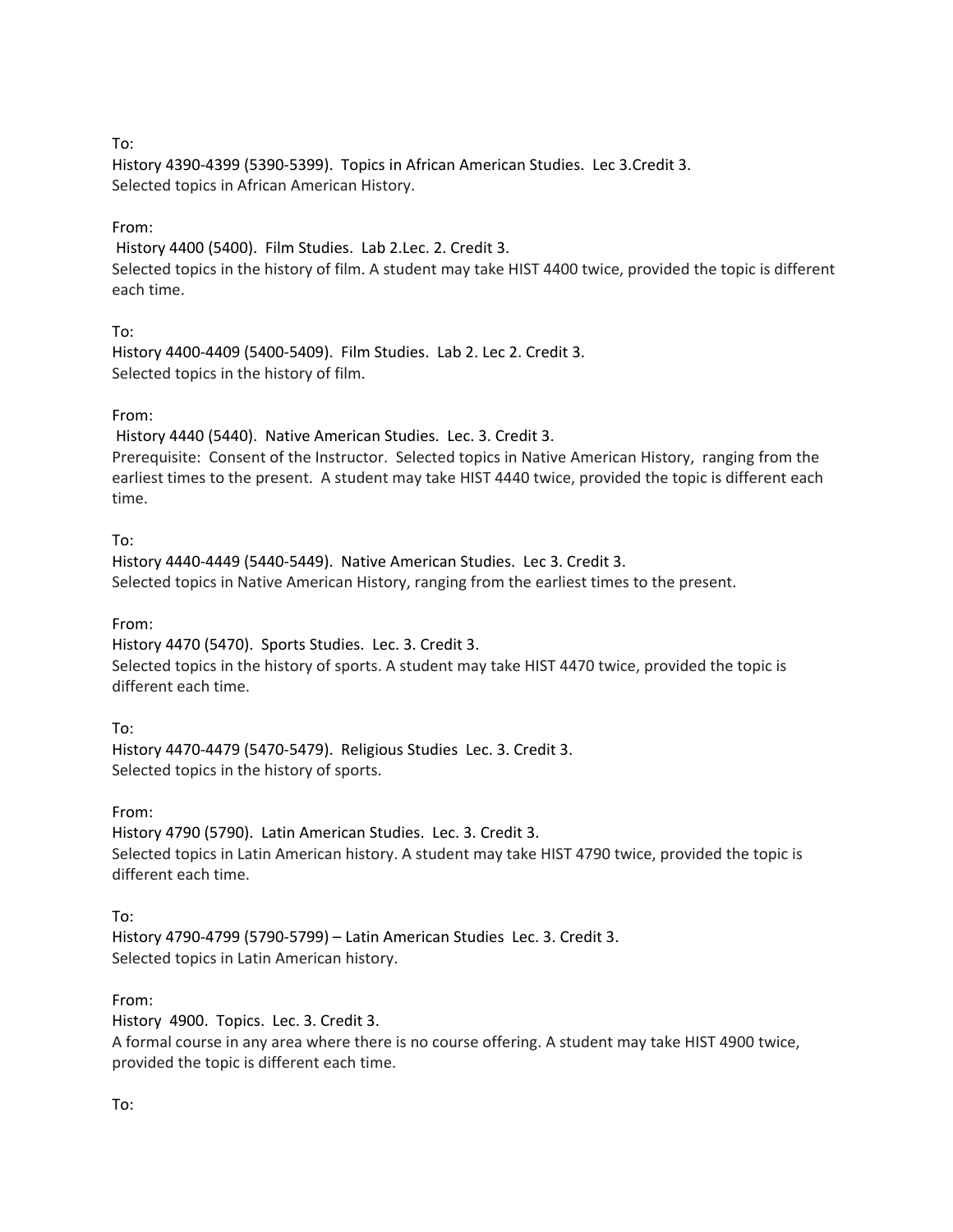History 4900‐4909. Topics Lec. 3. Credit 3. A formal course in any area where there is no course offering.

# From:

History 4910. Directed Studies. Credit 1, 2, 3.

Prerequisite: Consent of Instructor. Supervised research and reading in any area where there is no appropriate course offering. May be taken twice, provided the topic is different.

# To:

History 4910‐4919. Directed Studies. Credit 1, 2, 3.

Prerequisite: Consent of Instructor. Supervised research and reading in any area where there is no appropriate course offering.

# From:

History 4990. Senior Seminar. Sem. 3. Credit 3.

Prerequisite: HIST 3410 and junior or senior standing as a history major. Intensive experience in research, writing, and oral presentation of a selected historical topic.May be taken twice as the topic changes every semester.

To:

History 4990‐4999. Senior Seminar. Sem. 3. Credit 3.

Prerequisite: HIST 3410 and junior or senior standing as a history major. Intensive experience in research, writing, and oral presentation of a selected historical topic.

**Motion.** Dr. Roberts moved to approve the changes effective Fall 2013. The motion was seconded by Dr. Boles and carried.

# **20. Approval of Course Change from Environmental and Sustainability Studies Program**

In a memorandum dated February 5, 2013, approval was requested for the following:

# Course Change:

From:

# **ESS 1000.** Introduction to Environmental Studies. Lec. 3. Credit 3.

This course is an introductory course to the field of environmental studies. Environmental problems are complex, involving interconnections between people, ecosystems and the biosphere. The solution to these problems requires an understanding of diverse areas of study, including chemistry, biology, ecology, toxicology, hydrology, psychology, sociology, anthropology, economics, ethics, history, law, politics, literature and communication.

To:

# **ESS 1100.** Introduction to Environmental Studies. Lec. 3. Credit 3.

This course is an introductory course to the field of environmental studies. Environmental problems are complex, involving interconnections between people, ecosystems and the biosphere. The solution to these problems requires an understanding of diverse areas of study, including chemistry, biology, ecology, toxicology, hydrology, psychology, sociology, anthropology, economics, ethics, history, law, politics, literature and communication.